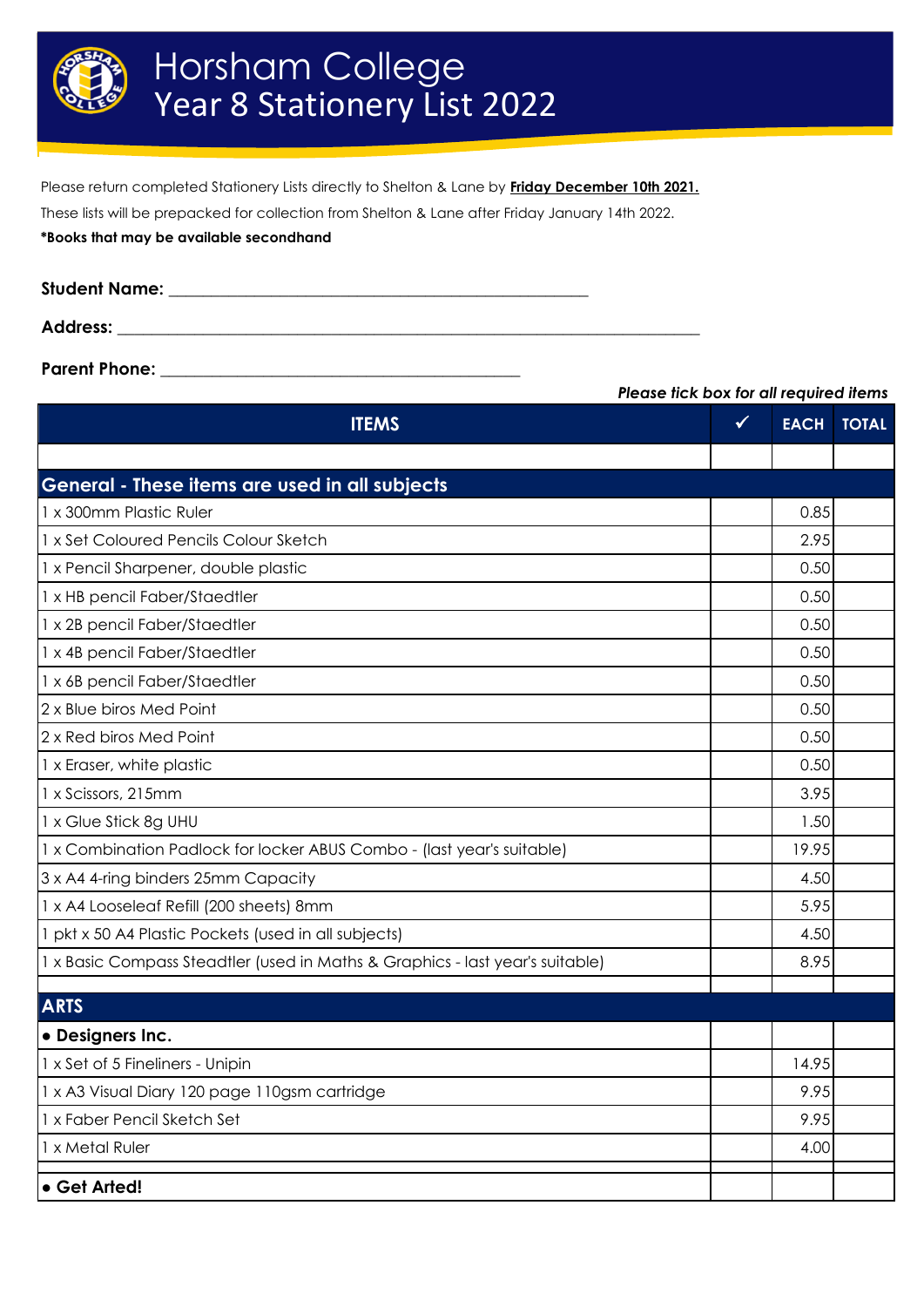| 1 x A3 Visual Diary 120 page 110gsm cartridge                                                                                                        | 9.95  |  |
|------------------------------------------------------------------------------------------------------------------------------------------------------|-------|--|
| 1 x Faber Pencil Sketch Set (as listed under General Items)                                                                                          | 9.95  |  |
| · Instrumental As Anything                                                                                                                           |       |  |
| 1 x Headphones 3 1/2 mm Jack ending Earbuds Skintaro (not lightening connector) - last years suitable                                                |       |  |
| 1 x 48 Page A4 Binder Book 8mm                                                                                                                       | 0.80  |  |
| 1 x Display Folder 20 Pocket A4                                                                                                                      | 1.85  |  |
| • Move and Make                                                                                                                                      |       |  |
| 1 x 64 Page A4 8mm Binder Book                                                                                                                       |       |  |
| 1 x A4 Visual Diary 120 page 110gsm cartridge                                                                                                        |       |  |
| • Screen Time                                                                                                                                        |       |  |
| 1 x 64 Page A4 8mm Binder Book                                                                                                                       | 0.95  |  |
| 1 x USB Memory Stick 16gb Shintaro                                                                                                                   | 9.95  |  |
|                                                                                                                                                      |       |  |
| <b>ENGLISH</b>                                                                                                                                       |       |  |
| 1 x 96 page A4 Binder Book 8mm                                                                                                                       | 1.30  |  |
| 1 x 64 page A4 Binder Book 8mm                                                                                                                       | 0.95  |  |
| 1 x 48 page A5 Exercise Book 8mm                                                                                                                     | 0.50  |  |
| 1 x Post-it tabs 100 pack                                                                                                                            | 8.95  |  |
| 1 x Oxford My English 8 Victorian Curriculum Student Book + Obook/Assess [Williams]<br><b>Mainstream &amp; SEALP Students</b>                        | 25.95 |  |
| 1 x Runner - Robert Newton ISBN 9780143302070<br>Mainstream students only                                                                            |       |  |
| 1 x 47 Degrees - Justin D'Ath* ISBN 9780143789079<br><b>Mainstream &amp; SEALP Students</b>                                                          | 16.95 |  |
| 1 x The Dead I Know - Scott Gardner ISBN 9781742373843                                                                                               | 19.95 |  |
| <b>SEALP Students only</b>                                                                                                                           |       |  |
| <b>HUMANITIES</b>                                                                                                                                    |       |  |
| 1 x 128 page A4 Exercise Book 8mm                                                                                                                    | 1.50  |  |
|                                                                                                                                                      |       |  |
| <b>LANGUAGES (German or Spanish)</b>                                                                                                                 |       |  |
| 1 x 64 Page Binder Book 8mm                                                                                                                          | 0.95  |  |
|                                                                                                                                                      |       |  |
| <b>MATHEMATICS</b>                                                                                                                                   |       |  |
| 1 x Mathomat (last year's suitable)                                                                                                                  | 24.95 |  |
| 2 x 96 page A4 Binder Book 8mm (One book to be used each Semester)                                                                                   | 1.30  |  |
| 1 x Texas Instruments TI 30X 11B Calculator (2 year warranty, last year's suitable)                                                                  | 29.95 |  |
| 1 x 300mm Plastic Ruler (last year's suitable)                                                                                                       |       |  |
| 1 x A4 Graph Pad (40 leaf 2mm) (used in Maths & Science)                                                                                             | 2.95  |  |
| 1 x 64 Page A4 Binder Book or equivalent 8mm (summary journal)                                                                                       |       |  |
| 1 x Essential Mathematics for the Victorian Curriculum Year 8 Second Edition*<br>(Print & Interactive) ISBN 9781108772716   Mainstream students only |       |  |